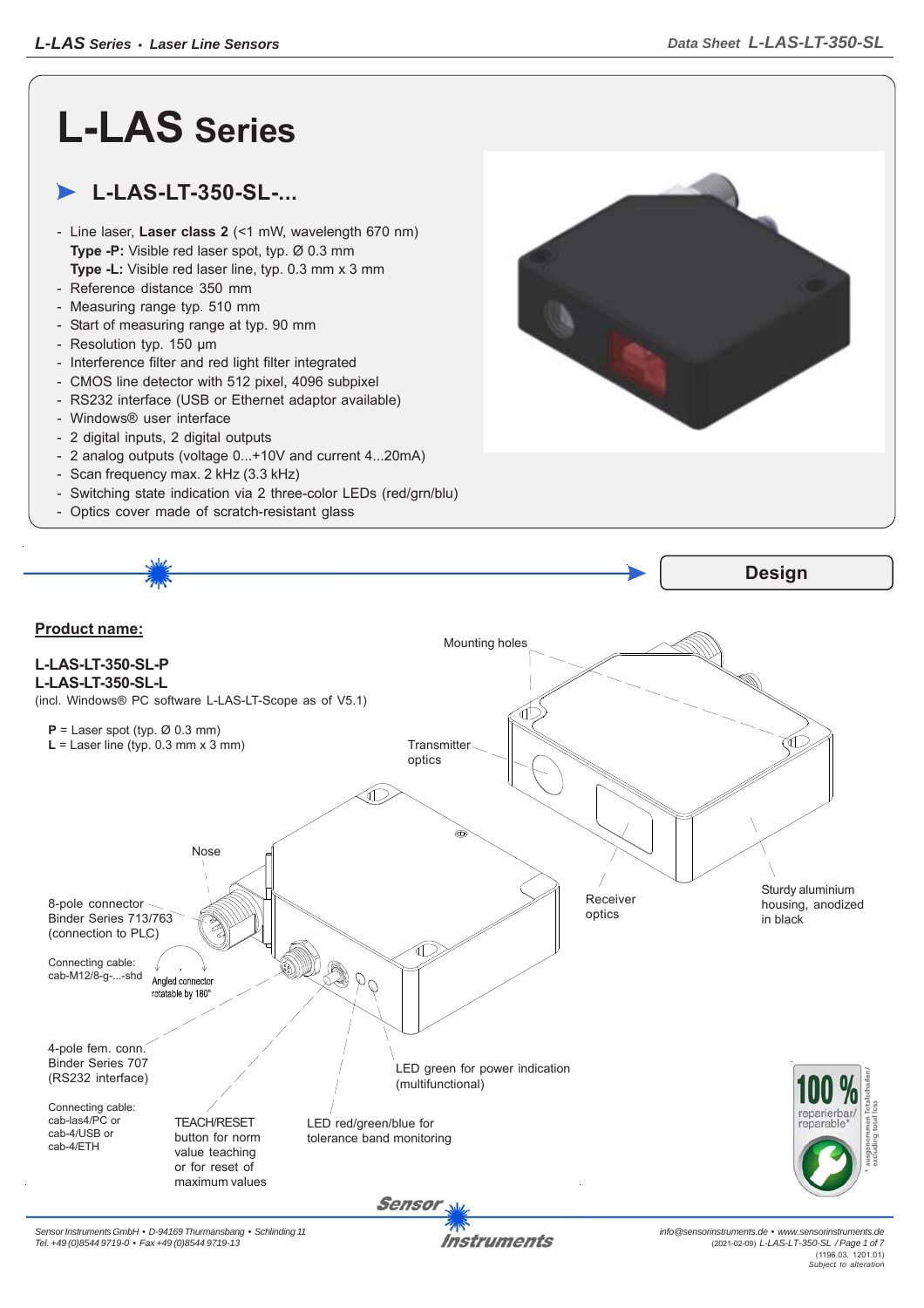

**Technical Data**

| <b>Model</b>                                | L-LAS-LT-350-SL-P                                                                                                                                                                                                                                                                                  | L-LAS-LT-350-SL-L                                                                                                      |
|---------------------------------------------|----------------------------------------------------------------------------------------------------------------------------------------------------------------------------------------------------------------------------------------------------------------------------------------------------|------------------------------------------------------------------------------------------------------------------------|
| Light source                                | Semiconductor laser, 670 nm, DC-operation, 1 mW max. opt. power, laser class 2 acc. to DIN EN 60825-1.<br>The use of these laser sensors therefore requires no additional protective measures.                                                                                                     |                                                                                                                        |
| Reference distance                          | 350 mm                                                                                                                                                                                                                                                                                             |                                                                                                                        |
| Measuring range                             | typ. 510 mm                                                                                                                                                                                                                                                                                        |                                                                                                                        |
| Start of measuring range                    | typ. 90 mm (measured from housing edge, cf. picture beam path)                                                                                                                                                                                                                                     |                                                                                                                        |
| End of measuring range                      | typ. 600 mm (measured from housing edge, cf. picture beam path)                                                                                                                                                                                                                                    |                                                                                                                        |
| Resolution                                  | typ. $150 \mu m$                                                                                                                                                                                                                                                                                   |                                                                                                                        |
| Reproducibility                             | typ. $\pm$ 150 µm                                                                                                                                                                                                                                                                                  |                                                                                                                        |
| Linearity                                   | <= typ. 0.25% of full scale output (FSO)                                                                                                                                                                                                                                                           |                                                                                                                        |
| Laser line geometry                         | typ. Ø 0.3 mm                                                                                                                                                                                                                                                                                      | typ. $0.3$ mm $\times$ 3 mm                                                                                            |
| Optical filter                              |                                                                                                                                                                                                                                                                                                    | Interference filter, red light filter RG630                                                                            |
| Analog output (ANA)                         | 1x current output: I-OUT (4  20mA)<br>1x voltage output: ANA (0  +10V)                                                                                                                                                                                                                             |                                                                                                                        |
| Digital outputs (OUT0, OUT1)                | OUT0: (-) Measuring value < lower tolerance threshold<br>OUT1: (+) Measuring value > upper tolerance threshold<br>pnp bright-switching/npn dark-switching or pnp dark-switching/npn bright-switching,<br>adjustable under Windows®, 100 mA, short-circuit proof                                    |                                                                                                                        |
| Digital inputs (INO, IN1)                   | INO: External trigger, IN1: Teach/Reset (double function)<br>Input voltage +Ub/0V, with protective circuit                                                                                                                                                                                         |                                                                                                                        |
| Voltage supply                              | $+24VDC$ ( $\pm$ 10%)                                                                                                                                                                                                                                                                              |                                                                                                                        |
| Sensitivity setting                         | adjustable under Windows® via PC                                                                                                                                                                                                                                                                   |                                                                                                                        |
| Laser power correction                      | adjustable under Windows® via PC                                                                                                                                                                                                                                                                   |                                                                                                                        |
| Current consumption                         | typ. 200 mA                                                                                                                                                                                                                                                                                        |                                                                                                                        |
| Enclosure rating                            | Electronics: IP54, optics: IP67                                                                                                                                                                                                                                                                    |                                                                                                                        |
| Temperature stability                       | typ. $0.01\%$ of measuring range/°C                                                                                                                                                                                                                                                                |                                                                                                                        |
| Temperature ranges                          | operating temperature range: -10°C  +50°C<br>storage temperature range: -20°C  +85°C                                                                                                                                                                                                               |                                                                                                                        |
| Housing material                            | Aluminum, anodized in black                                                                                                                                                                                                                                                                        |                                                                                                                        |
| Housing dimensions                          | LxWxH approx. 65 mm x 55 mm x 20.6 mm (without connectors)                                                                                                                                                                                                                                         |                                                                                                                        |
| Type of connector                           |                                                                                                                                                                                                                                                                                                    | 8-pole circular connector type Binder 713/763 (PLC/Power)<br>4-pole circular fem. connector type Binder 707 (PC/RS232) |
| Connecting cable                            | to $PLC: cab-M12/8-g--shd$<br>to PC/RS232 interface: cab-las4/PC or cab-las4/PC-w<br>to PC/USB interface: cab-4/USB or cab-4/USB-w<br>to PC/Ethernet interface: cab-4/ETH                                                                                                                          |                                                                                                                        |
| <b>LED</b> indication<br>(4x two-color LED) | 1x three-color LED red/green/blue for tolerance band monitoring:<br>red = Measuring value out of tolerance window<br>green (ok) = Measuring value within tolerance window<br>white = Measuring value out of measuring range<br>1x three-color LED red/green/blue (Power indication): green = Power |                                                                                                                        |
| Teach/reset button                          | for norm value teaching or for reset of maximum values via input IN1                                                                                                                                                                                                                               |                                                                                                                        |
| EMC test acc. to                            | ce<br>DIN EN 60947-5-2                                                                                                                                                                                                                                                                             |                                                                                                                        |
| Measuring frequency                         | max. 2 kHz (3.3 kHz)                                                                                                                                                                                                                                                                               |                                                                                                                        |
| Max. switching current                      | 100 mA, short-circuit proof                                                                                                                                                                                                                                                                        |                                                                                                                        |
| Interface                                   | RS232, parameterisable under Windows®                                                                                                                                                                                                                                                              |                                                                                                                        |
| Output polarity                             | Bright-/dark-switching, can be switched under Windows®                                                                                                                                                                                                                                             |                                                                                                                        |

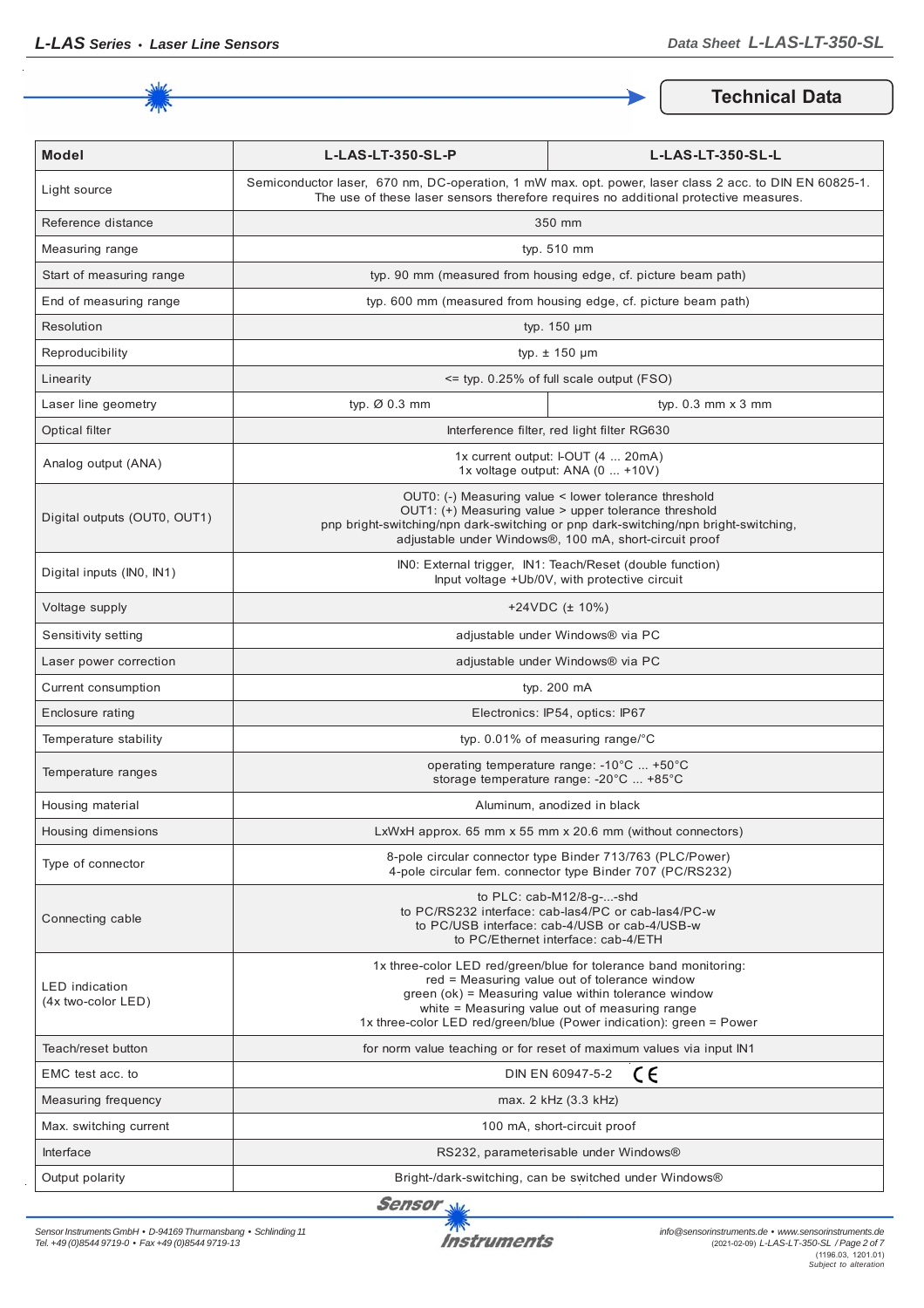

Sensor<sub>N</sub>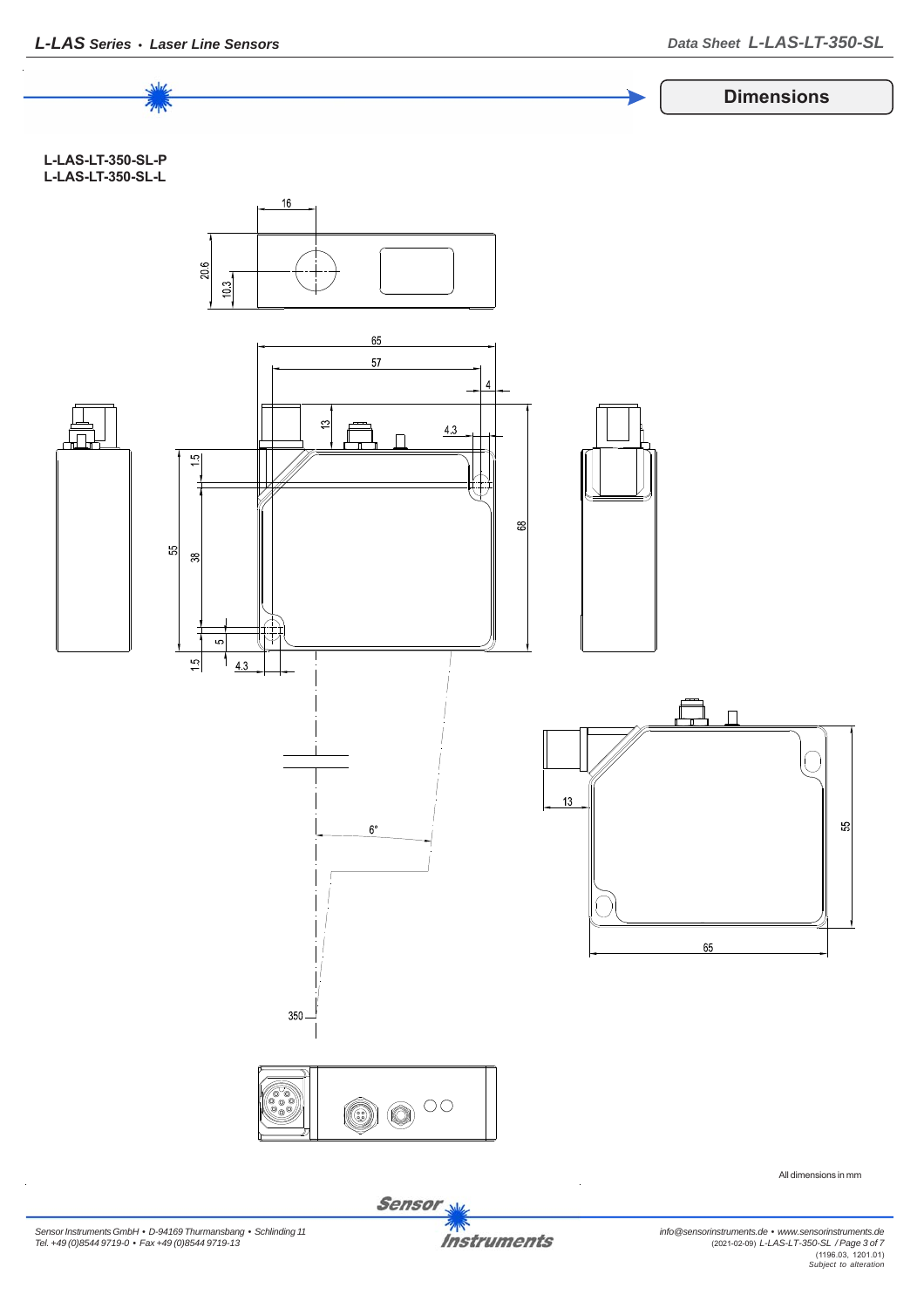

**Instruments**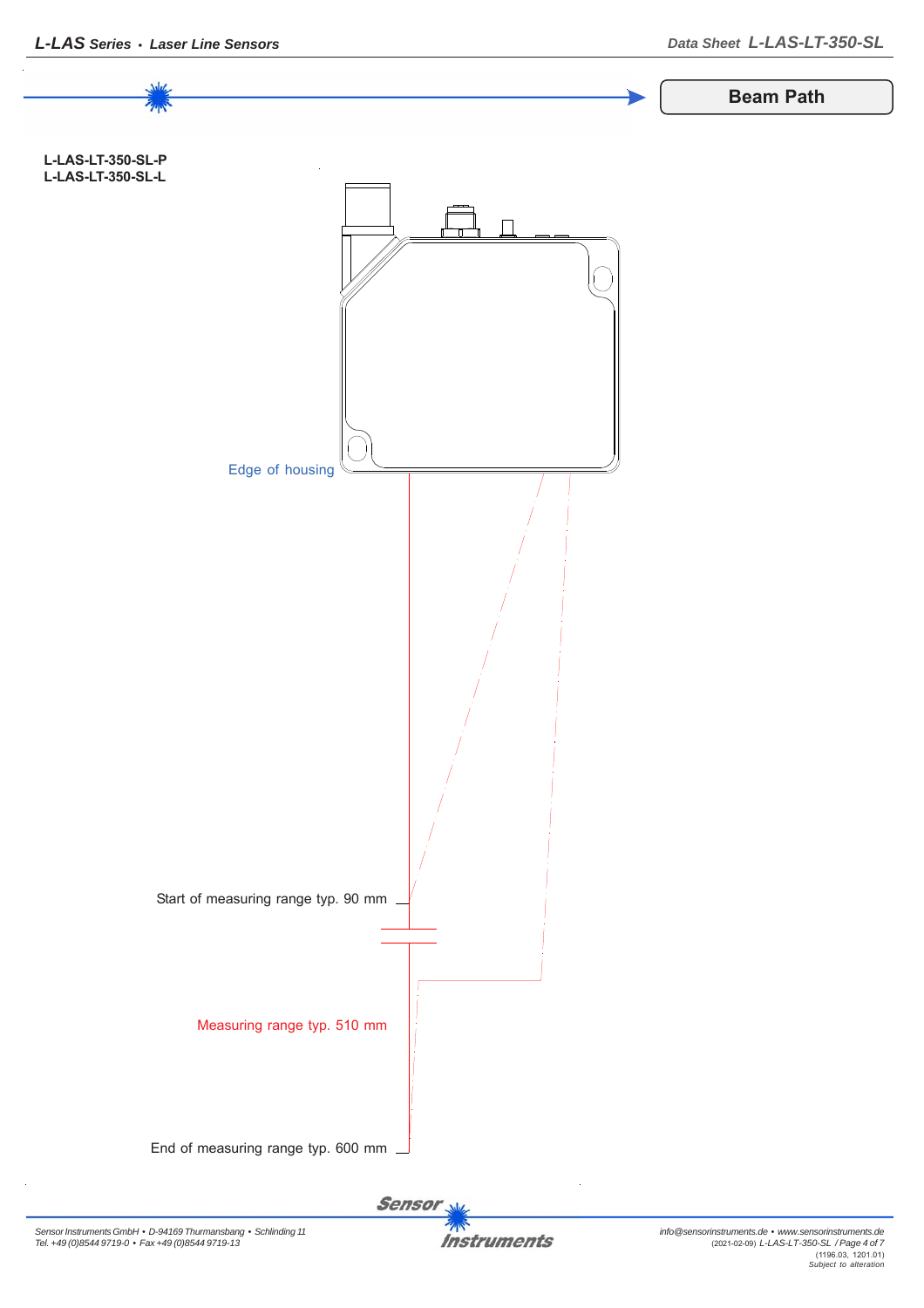

*Sensor Instruments GmbH • D-94169 Thurmansbang • Schlinding 11 Tel. +49 (0)8544 9719-0 • Fax +49 (0)8544 9719-13*

Instruments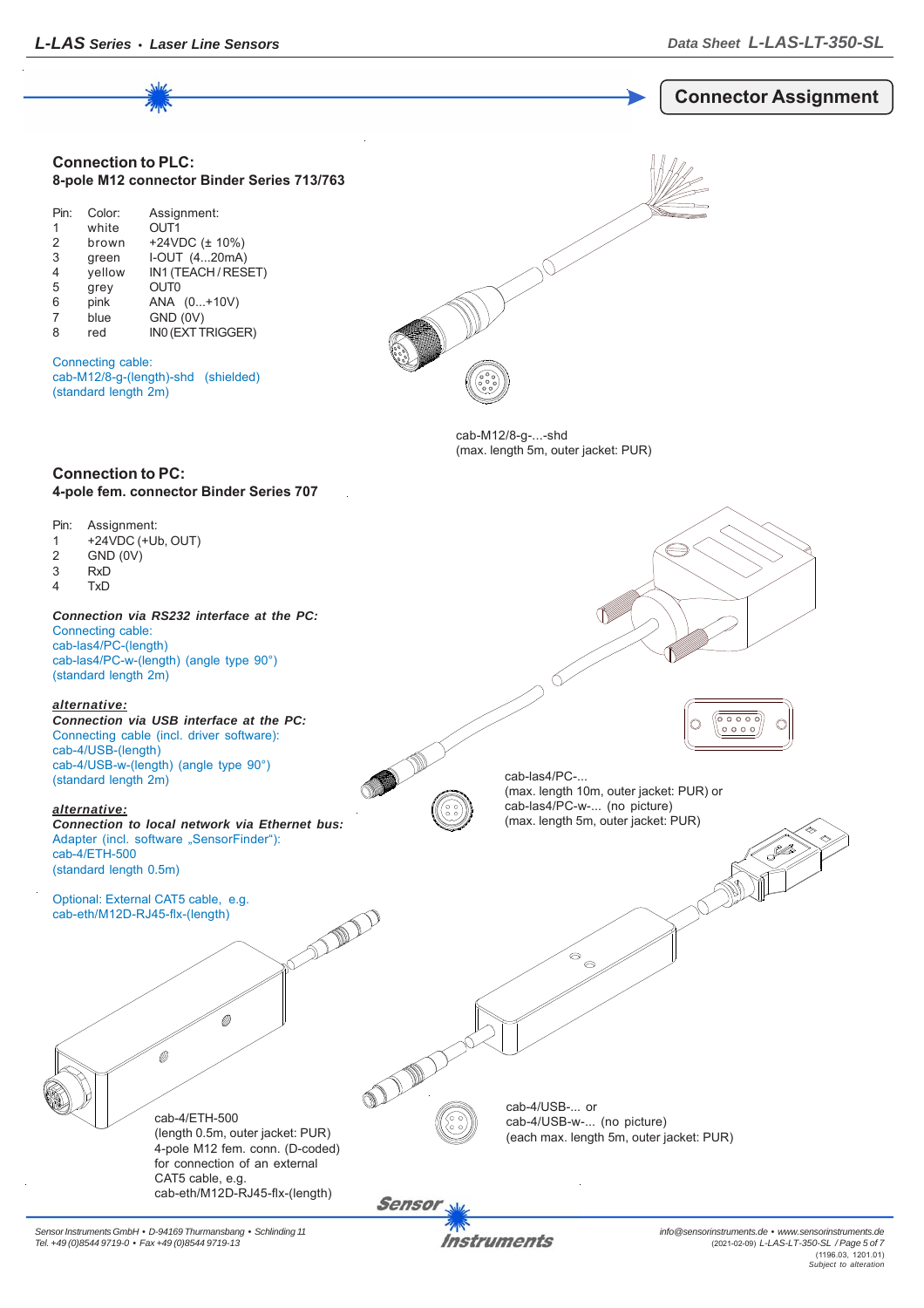Sensor

**Instruments**